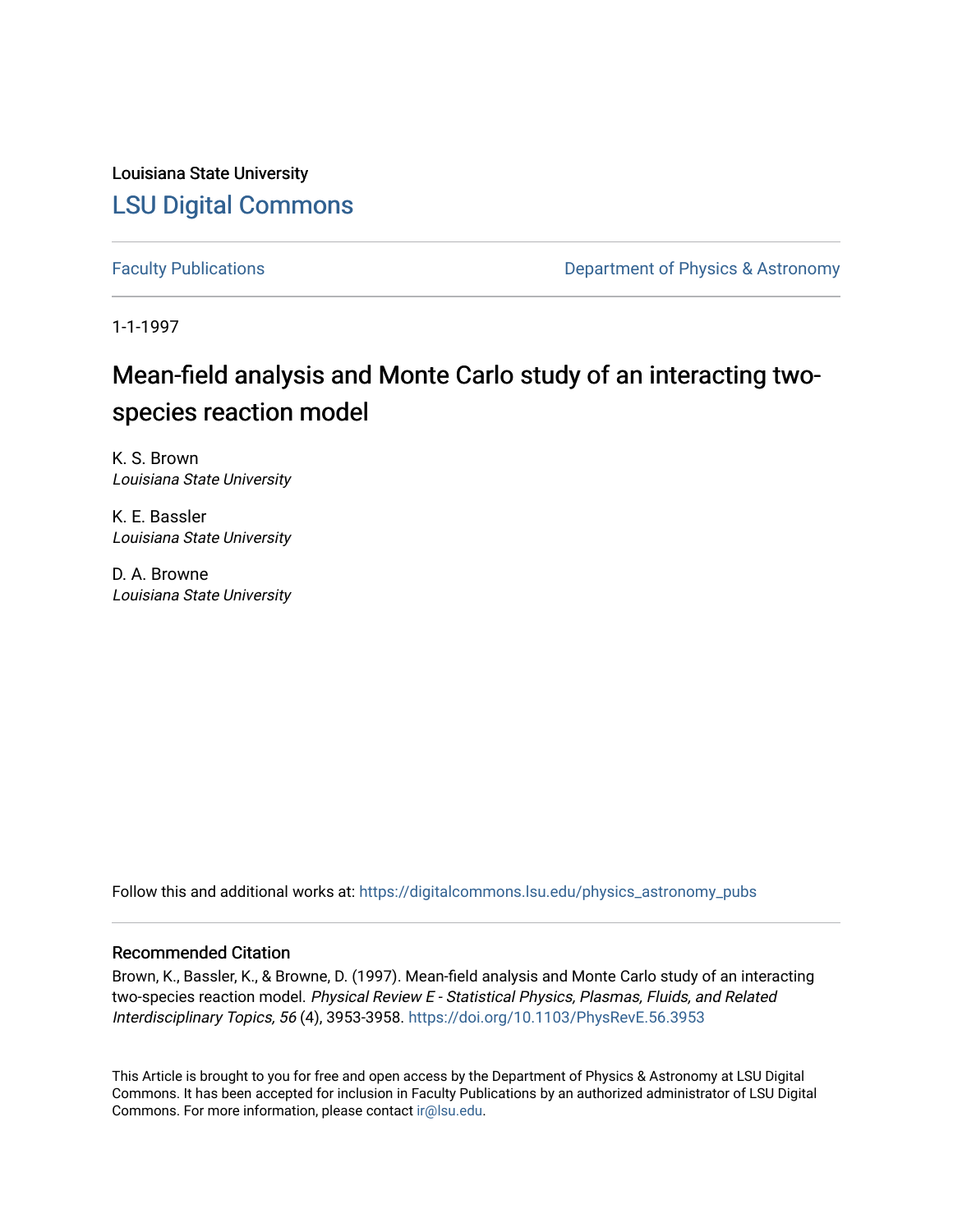# Mean-field analysis and Monte Carlo study of an interacting two-species catalytic surface reaction model

K. S. Brown, K. E. Bassler, D. A. Browne

Department of Physics and Astronomy, Louisiana State University, Baton Rouge, Louisiana 70803

(March 30, 2018)

# Abstract

We study the phase diagram and critical behavior of an interacting one dimensional two species monomer-monomer catalytic surface reaction model with a reactive phase as well as two equivalent adsorbing phase where one of the species saturates the system. A mean field analysis including correlations up to triplets of sites fails to reproduce the phase diagram found by Monte Carlo simulations. The three phases coexist at a bicritical point whose critical behavior is described by the even branching annihilating random walk universality class. This work confirms the hypothesis that the conservation modulo 2 of the domain walls under the dynamics at the bicritical point is the essential feature in producing critical behavior different from directed percolation. The interfacial fluctuations show the same universal behavior seen at the bicritical point in a three-species model, supporting the conjecture that these fluctuations are a new universal characteristic of the model.

05.70.Ln, 82.20.Mj, 82.65.Jv, 64.60.Kw

Typeset using REVT<sub>F</sub>X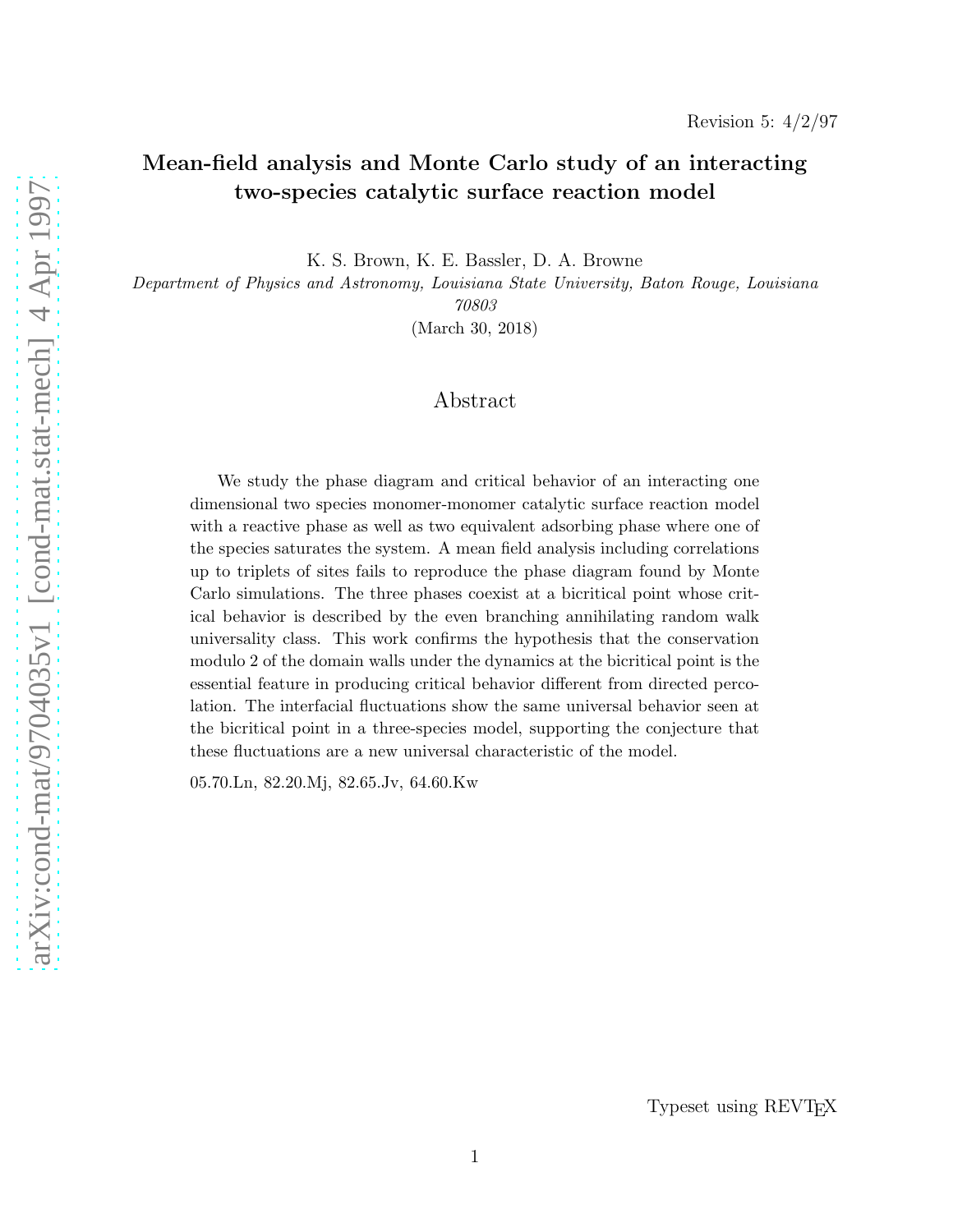#### I. INTRODUCTION

Nonequilibrium statistical models with many degrees of freedom whose dynamics violate detailed balance arise in many areas such as biological populations, chemical reactions, fluid turbulence, traffic flow, and growth/deposition processes. The macroscopic behavior of these models can be much richer than that of systems in thermal equilibrium, showing organized macroscopic spatial and temporal structures like pulses or waves, and even spatiotemporal chaos. Even the steady state behavior of a homogeneous system without these structures can be far more complicated, involving for example a scale invariant steady state without tuning the system to a specific point. However, like their equilibrium cousins, systems at continuous transitions between nonequilibrium steady states show universal behavior that is insensitive to microscopic details and depends only on properties such as symmetries and conservation laws.

One class of models that have received extensive study are those with absorbing phase transitions where the system changes from an active state with statistical fluctuations about the mean behavior to a noiseless inert state consisting of a single microscopic configuration. The term absorbing refers to the fact that the system cannot leave this state once it reaches it. Examples include directed percolation (DP)[[1,2\]](#page-10-0), the contact process [\[3](#page-10-0)], auto-catalytic reaction models [\[4\]](#page-10-0), and branching annihilating random walks with odd numbers of offspring [\[5,6](#page-10-0)]. Both renormalization group calculations[[1,7\]](#page-10-0) and Monte Carlo simulations [\[2–6,8](#page-10-0)] show that these models form a single universality class for a purely nonequilibrium model with no internal symmetry in the order parameter.

Recently, a number of models with continuous adsorbing transitions in a universality class distinct from directed percolation have been studied. These models include probabilistic cellular automata models studied by Grassberger and coworkers[[9](#page-10-0)], certain kinetic Ising models [\[10\]](#page-10-0), the interacting monomer-dimer model[[11](#page-10-0)], a three species monomer model withPotts-like symmetry [[12](#page-10-0),[13](#page-10-0)] and branching annihilating random walks with an even number of offspring (BAWe) [\[5,14\]](#page-10-0). All of these models except for the BAWe have two equivalent absorbing states indicating the importance of symmetry of the adsorbing state to the universality class. However, the universal behavior of this new class is apparently controlled by a dynamical conservation law. If the important dynamical variables in this class are defects represented by the walkers in the BAWe model and the walls between different saturated domains in the other models, the models have a "defect parity" conservation law [\[9](#page-10-0)] where the number of defects is conserved modulo 2. Recent field theoretic work confirms this viewpoint[[15](#page-10-0)].

Recently, two of us[[12](#page-10-0),[13](#page-10-0)] investigated a three-species monomer model with annihilation reactions between dissimilar species. The transitions from the reactive state to a single absorbing state where one species saturates the system fell in the DP universality class. These phase boundaries meet at bicritical points[[16\]](#page-10-0) where two different absorbing states coexist. Because the domain walls between different domains of the two phases spawn and annihilate in pairs, the critical behavior fell into the BAWe universality class. We also showed that at the bicritical point the characteristic fluctuations of the domain walls between the equivalent absorbing phases was given by a new exponent.

The present paper studies the connection between the behavior at a bicritical point and the presence of the BAWe critical behavior and tests the universality of the interfacial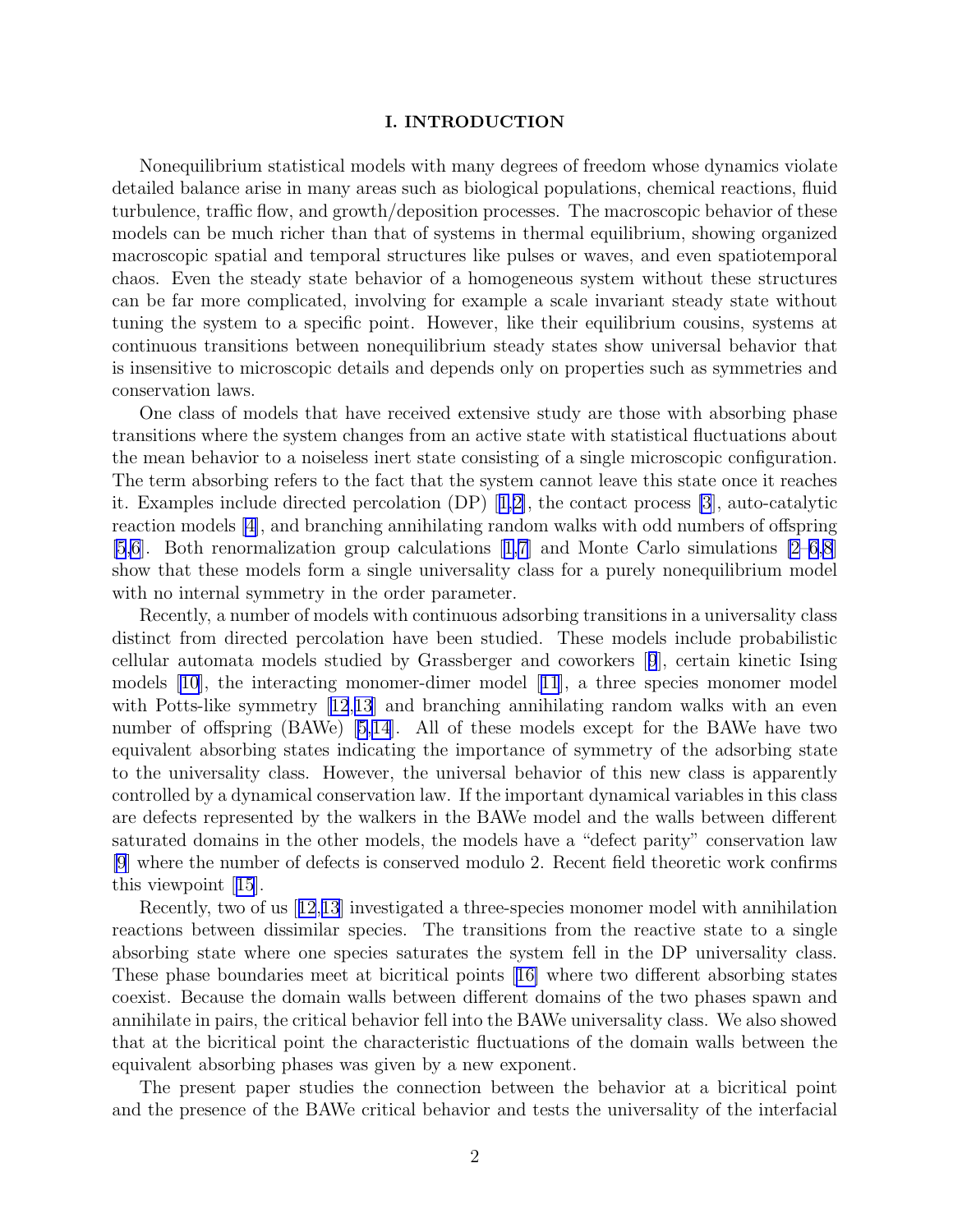fluctuations. We investigate a model introduced by Zhuo, Redner, and Park[[17\]](#page-10-0) that also has a bicritical point at the junction of two absorbing phase transitions. We find that the bicritical exponents in this model also fall into the BAWe class and the interfacial exponents are the same as in the three species model, lending credence to the universal nature of the interfacial fluctuations.

In the next section we introduce the model and present results for the mean field theory in two levels of approximation. Section 3 discusses our static and dynamic Monte Carlo simulations that yield a different phase diagram from the mean field results and produce critical exponents for the dynamic behavior that fall into the BAWe class. The final section contains our conclusions.

#### II. THE MODEL

The model we study was first introduced by Zhuo, Park and Redner [[17](#page-10-0)]. Two monomers, called  $\vec{A}$  and  $\vec{B}$ , adsorb at the vacant sites of a one-dimensional lattice with probabilities p and q, respectively, where  $p + q = 1$ . The adsorption of a monomer at a vacant site is affected by monomers present on neighboring sites. If either neighboring site is occupied by the same species as that trying to adsorb, the adsorption probability is reduced by a factor  $r < 1$ , mimicking the effect of a nearest-neighbor repulsive interaction. Unlike monomers on adjacent sites react immediately and leave the lattice, leading to a process limited only by adsorption. We have performed static Monte Carlo simulations that produce a phase diagram similar to the one found by Zhuo et al. [[17\]](#page-10-0). The diagram, displayed in Fig. [1](#page-12-0) with p plotted vs. r, shows a reactive steady state  $(R)$  bordered by two equivalent saturated phases (labeled A and B). The transitions from the reactive phase to either of the saturated phases are continuous, while the transition between the saturated phases is first-order discontinuous. The two saturated phases meet the reactive phase at a *bicritical* point [\[16](#page-10-0)] at a critical value of  $r = r_c$ . In the case of  $r = 1$ , the reactive region no longer exists [\[18,19\]](#page-10-0) and the only transition line is the first-order discontinuous line between the saturated phases. Another model in which the adsorption repulsion is not symmetric (only A's feel the repulsion) has been studied [\[17\]](#page-10-0), and its critical behavior was found to be in the DP universality class. However, no effort was made to determine either the location of the bicritical point or the bicritical behavior of the model.

#### III. MEAN-FIELD THEORY

To analyze the kinetics of this model, it is useful to perform a mean-field analysis. While such analysis neglects long-range correlations and thus cannot be expected to properly predict critical properties, it should properly predict the qualitative structure of the phase diagram, including the existence of continuous transitions and multi-critical points. The mean-field analysis also provides a starting point for studying the importance of such fluctuations, which become particularly important near continuous phase transitions. The meanfield approach we use[[20\]](#page-10-0) studies the time evolution of clusters of sites, the approximation coming in truncating the probabilities of observing clusters of larger size into probabilities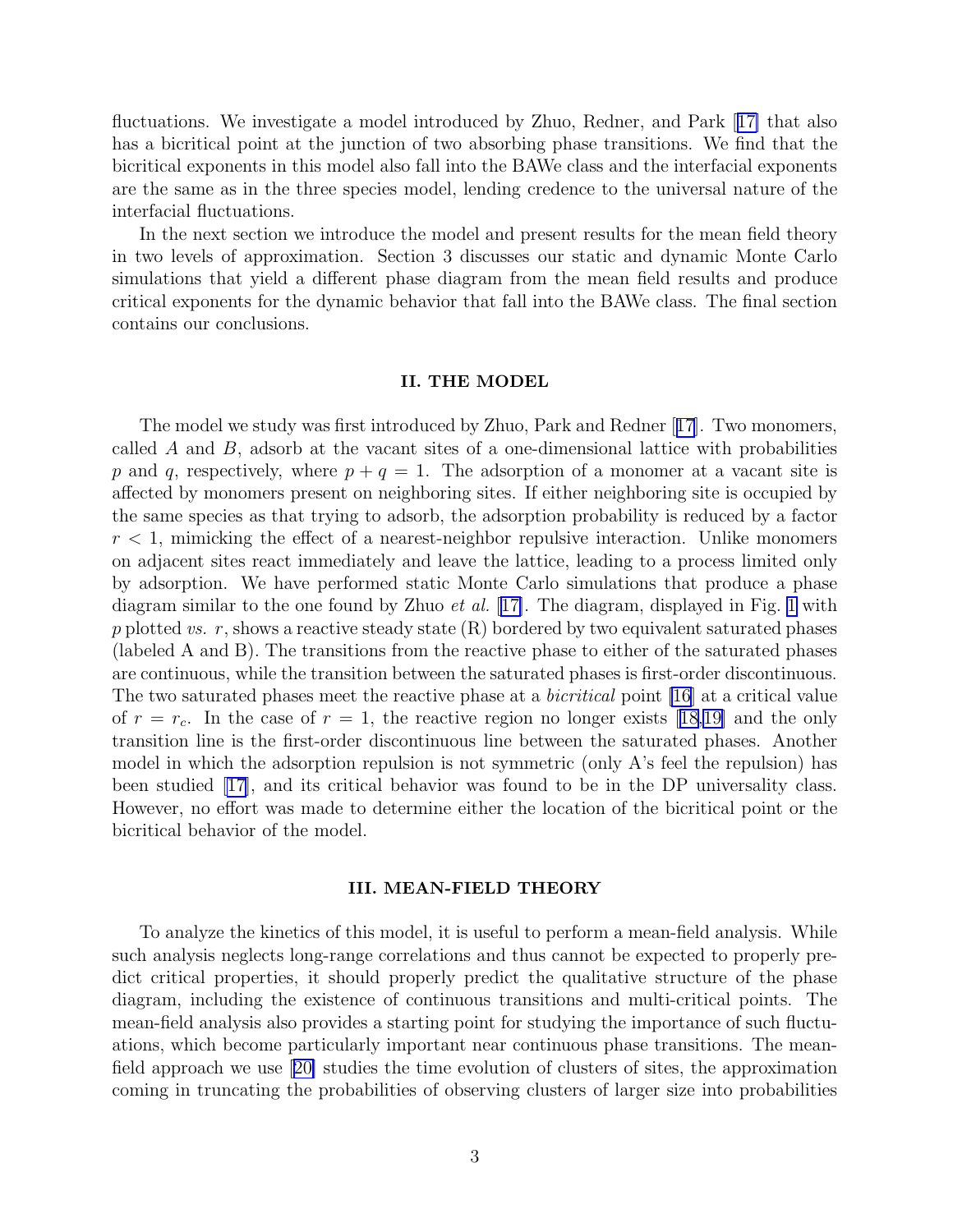<span id="page-4-0"></span>for smaller size clusters. The analysis presented below of this 1D model includes clusters consisting of up to triplets of adjacent sites.

At a particular time, a lattice with N sites will have  $N_V$  vacancies, the remaining sites being filled with  $N_A$  A monomers and  $N_B$  B monomers. The density of species  $i = A, B,$ V is  $x_i \equiv (N_i/N)$ . We have the obvious constraint

$$
x_V + x_A + x_B = 1,\t\t(1)
$$

so we can take  $x_A$  and  $x_B$  as independent.

We next consider clusters of pairs of sites, where we define  $N_{ij}$  as the number of pairs with species i on one site and j on the site to its right, and the pair density  $x_{ij} \equiv (N_{ij}/N)$ . Because of the immediate reaction of AB pairs we have  $N_{AB} = N_{BA} = 0$ . Using relations between the pair and site occupancies

$$
x_A = x_{AA} + x_{AV} = x_{VA} + x_{AA}
$$
  
\n
$$
x_B = x_{BB} + x_{BV} = x_{VB} + x_{BB}
$$
  
\n
$$
x_V = x_{AV} + x_{BV} + x_{VV},
$$
\n(2)

only two of the pair densities are independent of the  $x_i$ , which we choose to be  $x_{AA}$  and  $x_{BB}$ .

For the clusters of triples we define  $N_{ijk}$  as the number of triples with species j in the central site, species  $i$  to the left, and species  $k$  to the right, with the corresponding densities  $x_{ijk} = (N_{ijk}/N)$ . The prohibition of adjacent AB pairs and the relations between the numbers of clusters of triples and pairs of sites

$$
x_{AA} = x_{AAV} + x_{AAA} = x_{VAA} + x_{VVV}
$$
  
\n
$$
x_{AV} = x_{AVV} + x_{AVA} + x_{AVB} = x_{VAV} + x_{AAV}
$$
  
\n
$$
x_{VA} = x_{VVA} + x_{AVA} + x_{BYA} = x_{VAV} + x_{VAA}
$$
  
\n
$$
x_{BB} = x_{BBV} + x_{BBB} = x_{VBB} + x_{BBB}
$$
  
\n
$$
x_{BV} = x_{BVV} + x_{BVA} + x_{BVB} = x_{VBV} + x_{BBV}
$$
  
\n
$$
x_{VB} = x_{VVB} + x_{AVB} + x_{BVB} = x_{VBV} + x_{VBB}
$$
  
\n
$$
x_{VV} = x_{VVV} + x_{VVA} + x_{VVB} = x_{VVV} + x_{AVV} + x_{BVV}
$$
  
\n(3)

gives a total of 6 independent triple densities:  $x_{AAA}$ ,  $x_{AVA}$ ,  $x_{BBB}$ ,  $x_{BVB}$ ,  $x_{AVB}$ , and  $x_{BVA}$ . The last two are equal in a homogeneous steady state.

We must calculate the rate that each of these densities change due to four allowed kinetic processes: deposition of an A without reaction, removal of an A by reaction with a B adsorbing next to it, deposition of a B without reaction, and removal of a B by reaction by an adsorbing A. These four processes are detailed in Table [I.](#page-11-0) Because of the symmetry of the reaction rules, we will usually only present explicit formulae for half of the equations; the remainder can be found by interchanging  $A$  and  $B$  everywhere in the equations.

The exact equations for the single site densities are

$$
\frac{dx_A}{dt} = p x_{VVV} + p r (x_{VVA} + x_{AVV} + x_{VAV})
$$

$$
- q (x_{VVA} + x_{AVV} + x_{VAV})
$$

$$
- q r (x_{AVB} + x_{BVA})
$$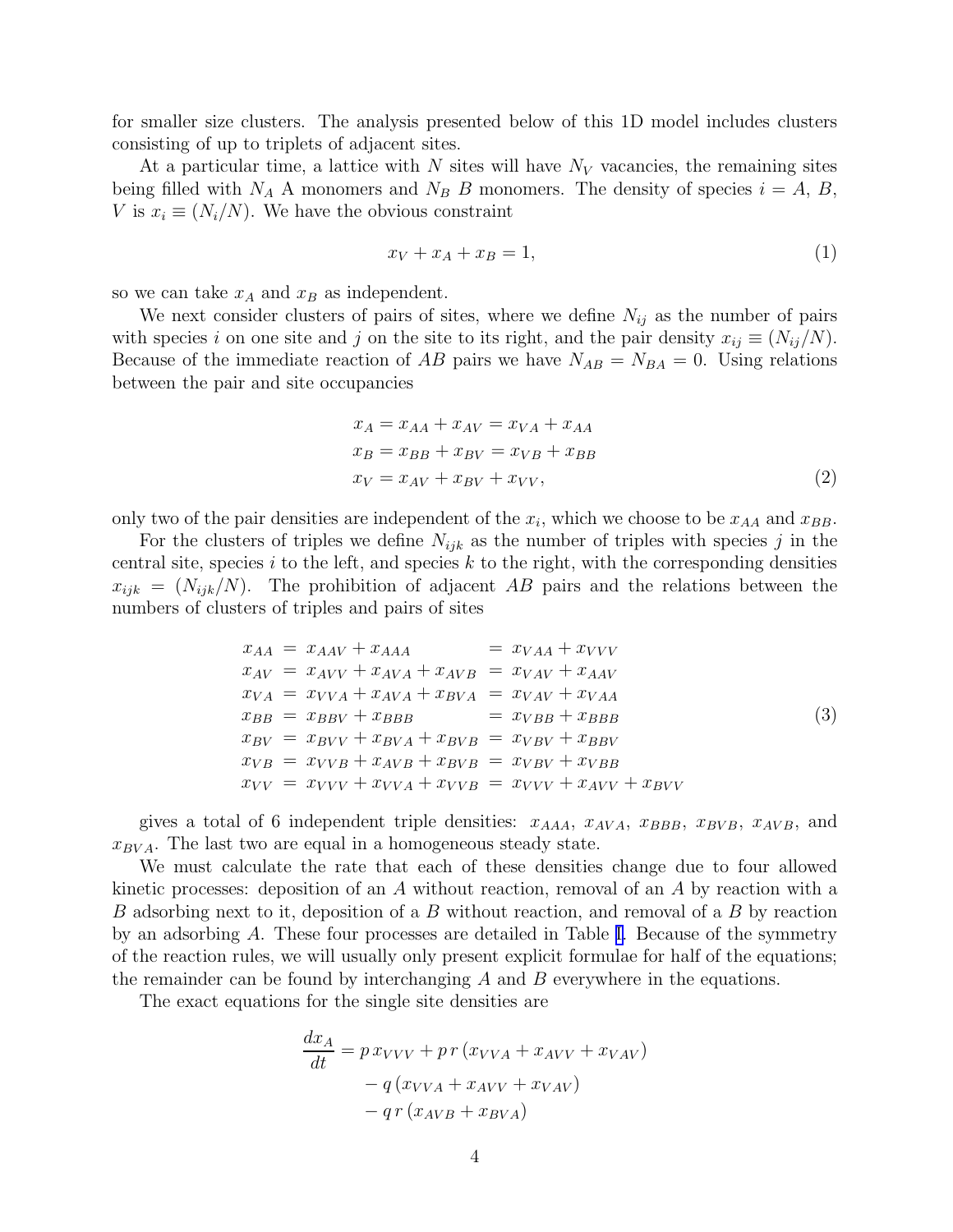$$
\frac{dx_B}{dt} = q x_{VVV} + q r (x_{VVB} + x_{BVV} + x_{VBV})
$$

$$
- p (x_{VVB} + x_{BVV} + x_{VBV})
$$

$$
- p r (x_{BVA} + x_{AVB})
$$
(4)

<span id="page-5-0"></span>which clearly shows the  $A \leftrightarrow B$  symmetry noted above.

By considering each of the possible reactions in Table [I](#page-11-0), the equation for the  $AA$  pairs is

$$
\frac{dx_{AA}}{dt} = pr (x_{VVA} + x_{AVV} + 2x_{AVA})
$$
  
- q (x\_{VVAA} + x\_{AAVV} + \frac{1}{2}x\_{AAVA} + \frac{1}{2}x\_{AVAA})  
- q r (x\_{AAVB} + x\_{BVAA}) (5)

where we have denoted densities of quartets of sites in an obvious extension of our notation.

Finally the triples obey the equations

$$
\frac{dx_{AAA}}{dt} = p r (x_{VVAA} + x_{AAVV} + x_{AVA} + x_{AVAA} + x_{AAVA})
$$

$$
- q (x_{VVAAA} + x_{AAAVV} + \frac{1}{2} x_{AAAVA} + \frac{1}{2} x_{AVAAA})
$$

$$
- q r (x_{AAAVB} + x_{BVAAA})
$$

$$
\frac{dx_{AVA}}{dt} = p (x_{VVVA} + x_{AVVV}) - p r x_{AVA}
$$

$$
- q (x_{VVAVA} + x_{AVAVV} + x_{AVAVA} + x_{AVA})
$$

$$
- q r (x_{AVAVB} + x_{BVAVA})
$$

$$
\frac{dx_{AVB}}{dt} = p x_{VVVB} + q x_{AVVV}
$$

$$
- q (x_{VVAVB} + \frac{1}{2} x_{AVAVB}) - p (x_{AVBVV} + \frac{1}{2} x_{AVBVB})
$$

$$
- q r (x_{AVB} + x_{BVAVB}) - p r (x_{AVB} + x_{AVBVA})
$$
(6)

In general, for a cluster of  $M$  sites, the adsorption processes link clusters of  $M$  sites to clusters of  $M+1$  sites and the reaction processes link to clusters of  $M+2$  sites.

To close the equations we perform a truncation. In the site approximation, we ignore any spatialcorrelations and solve just Eqn.  $(4)$  $(4)$  — and its partner for  $x_B$  – using Eqn. ([1\)](#page-4-0) and the approximation  $x_{ijk} \approx x_i x_i x_k$ . We find the boundary between the saturated A phase and the reactive phase by finding the combination of parameters  $p$  and  $r$  where the saturated phase fixed point loses its stability. This occurs when  $p = 1/(1+r)$ . The B-saturated phase boundary is given by  $q = 1 - p = 1/(1 + r)$ . These are shown as dashed lines in Fig. [2](#page-13-0). The absorbing state transitions are continuous but there is no coexistence line between the saturated phases, just as we found in Ref.[[13](#page-10-0)].

In the pair approximation, we replace correlations of triples and larger clusters of sites by approximating them as  $x_{ijk} = x_{ij} (x_{jk}/x_j)$ , and  $x_{ijkl} = x_{ij} (x_{jk}/x_j) (x_{kl}/x_k)$ . Each term in parentheses like  $(x_{jk}/x_j)$  has the simple interpretation as the conditional probability of finding species  $k$  given that the site to the left is occupied by species  $j$ . We again find the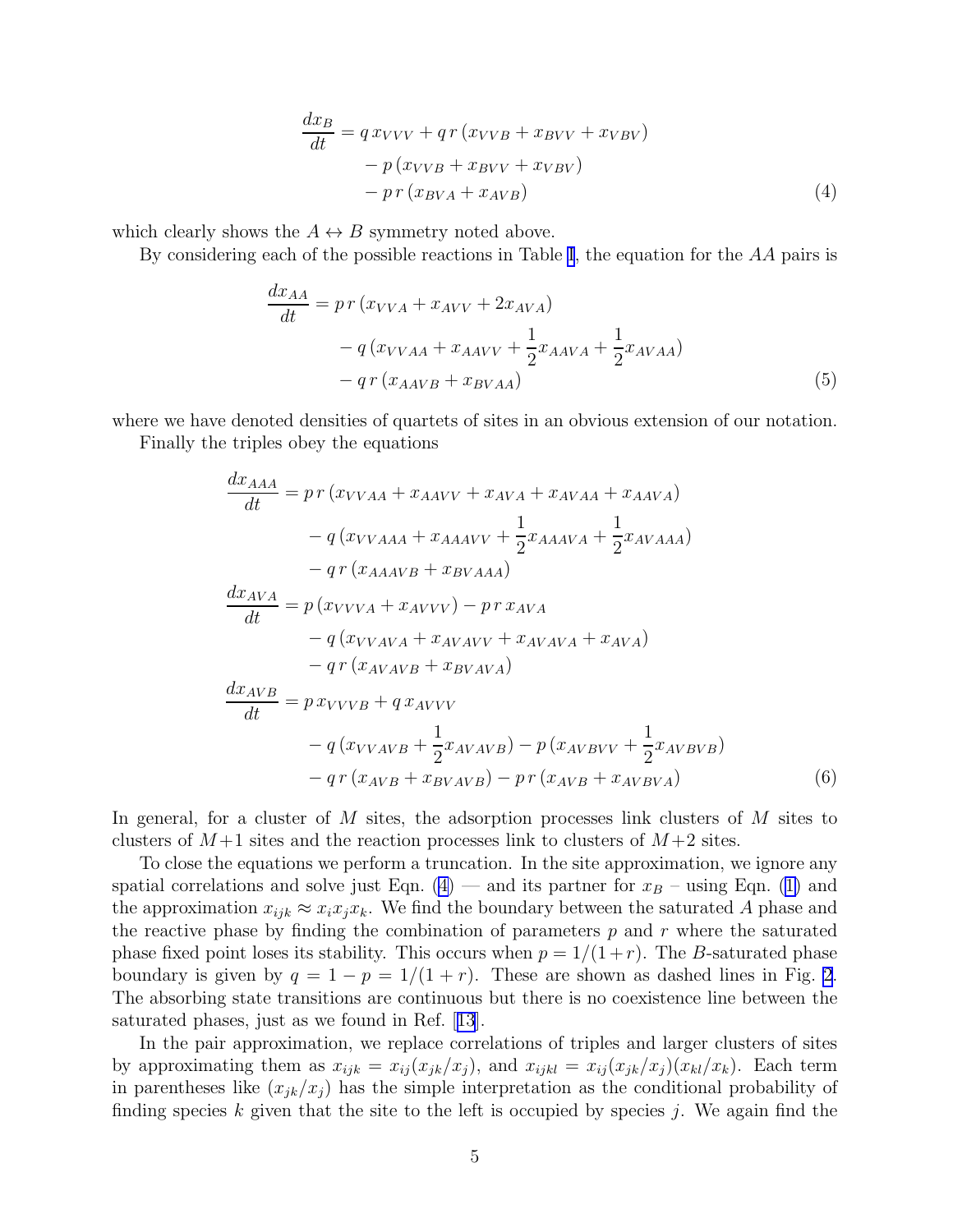phase diagram by determining where the stability of the poisoned phase fixed point of the system of Eqns.([4](#page-4-0)) and [\(5](#page-5-0)) vanishes. Unlike the site approximation, solving the equations to determine the phase boundary was determined numerically. This procedure required some care because, although terms like  $x_{VA}$  and  $x_V$  vanish on the phase boundary, their ratio, which appears in Eqns. [\(4\)](#page-4-0) and([5](#page-5-0)) in our approximation, is nonzero. We note that, just as for the three species model[[13\]](#page-10-0), Fig. [2](#page-13-0) shows that this approximation fails to produce the coexistence curve between the saturated phases. This indicates that the large domains of A and B that appear close to the absorbing phase transitions are not accurately represented in the site and pair approximations. In both of these approximations, the width of the reactive window is proportional to  $(1 - r)$  as r approaches one.

The triple approximation is similar in spirit to the pair approximation with higher order correlations being decomposed as conditional probabilities via  $x_{ijkl} \approx x_{ijk}(x_{jkl}/x_{jk})$  and  $x_{ijklm} \approx x_{ijk}(x_{jkl}/x_{jk})(x_{klm}/x_{kl})$ . The numerically determined phase diagram is shown in Fig. [2](#page-13-0) and shows little difference from the pair approximation except very close to  $r = 1$ . Surprisingly, the triple approximation fails here to move the bicritical point away from  $r = 1$ , whichdid happen in our earlier work [[13\]](#page-10-0) on the three-species model. Very close to  $r = 1$ , the width of the reactive region varies as  $(1 - r)^{3/2}$  in this approximation.

We stop the mean field approach at the triple approximation because the increase in algebra is not compensated by an improvement of the phase diagram. The failure of this mean field approach to produce a realistic position for the bicritical point is linked to the fact that the probability of observing a long cluster of sites all filled with one species, which is approximated here by the probability of a smaller cluster raised to a power, will decay exponentially with the size of the cluster. However, the simulations presented in this paper and previous work [\[12,13](#page-10-0)] clearly show that at the bicritical point large domains of each species are present in the steady state, with the fundamental dynamical variables being the domain walls.

#### IV. SIMULATIONS

The behavior of this model at the critical lines has been studied and found to be in the DP universality class [\[17\]](#page-10-0), which we verified using  $10^5$  independent runs of up to  $10^4$ time steps. What has not been studied is the behavior at the bicritical point. We use two types of "epidemic" simulations[[6,14,21\]](#page-10-0) to study the system's behavior at the bicritical point. The first (defect dynamics) starts with the lattice in a configuration close to one of the saturated phases, in which a lone vacancy is surrounded by members of one species. The second (interface dynamics) studies the time evolution of a minimum-width interface between the two saturated phases (a lone vacancy is bordered on one side by A's and by B's on the other side). In the defect dynamics, the simulations are over when the lattice becomes totally saturated. For the interface dynamics the end of the simulation is marked by the "collapse" of the interface back to its minimum width [\[12](#page-10-0)].

Since the total number of possible adsorption sites is usually very small, we use a variable time algorithm to improve computational efficiency. A list of possible adsorption sites is kept during the simulation, and one of these sites is picked at random for adsorption according to  $\{p_{\alpha}\}\$  and, if applicable, r. Time is then incremented by  $1/n_V(t)$ , where  $n_V(t)$  is the number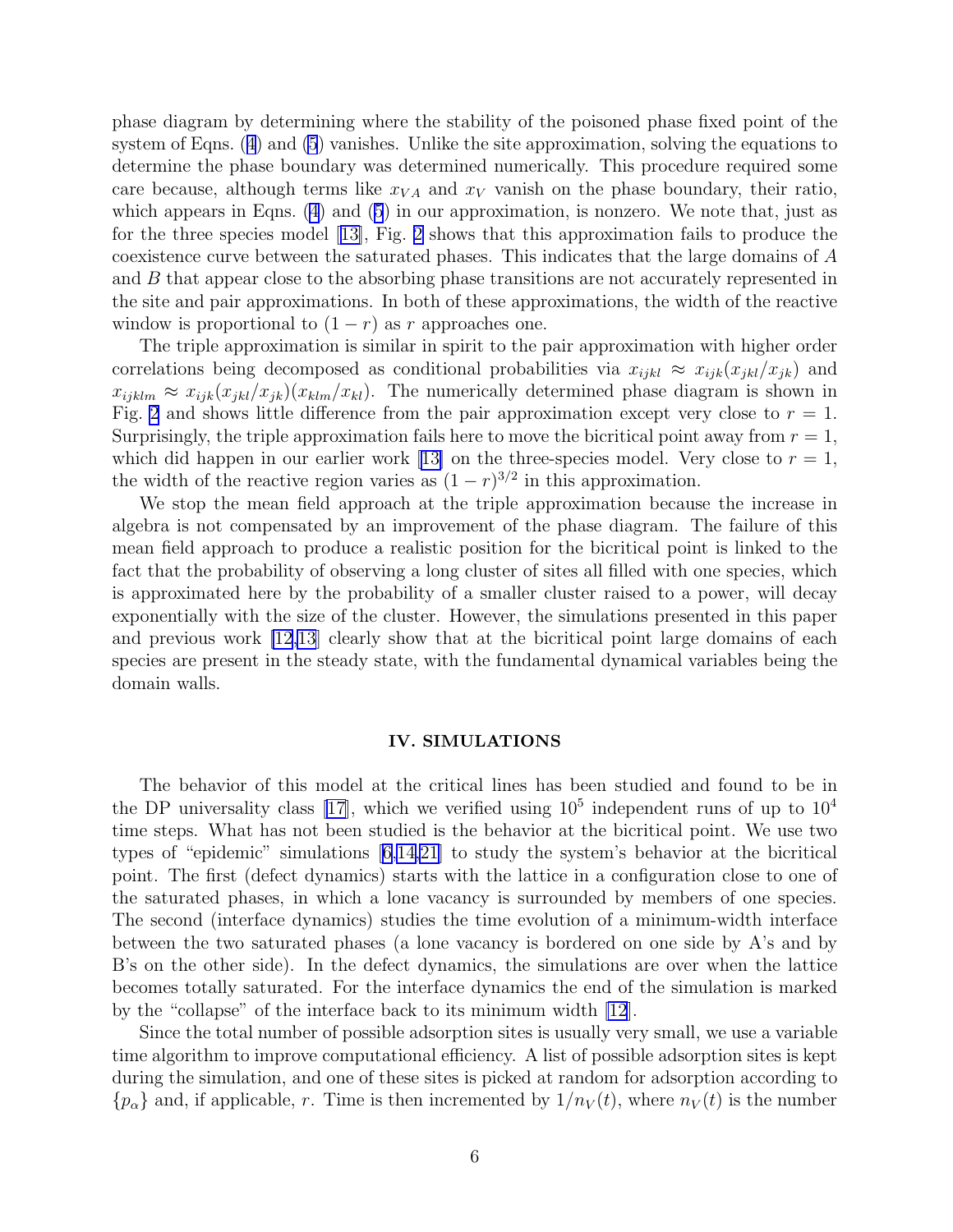<span id="page-7-0"></span>of vacancies in the lattice at that time. To avoid end effects, we always start with a lattice that is so large as to be considered of infinite extent.

During the defect dynamics simulations, we measure  $P(t)$ , the probability that the system will not become saturated at time t,  $n_V(t)$ , the number of vacancies in the lattice at time t,  $n_o(t)$ , the number of species opposite to those of the initial saturated configuration at time t, and  $R^2(t)$ , the square size of the reactive region in a surviving run at time t. At a continuous phase transition as  $t \to \infty$  these quantities obey power laws

$$
P(t) \propto t^{-\delta} \langle R^2(t) \rangle \propto t^z \langle n_V(t) \rangle \propto t^{\eta} \langle n_o(t) \rangle \propto t^{\eta_o} \tag{7}
$$

The exponent  $\eta_o$  is not independent of the others, but gives a useful check on the calculation. The scaling law for  $\eta_0$  can be understood by considering the set of all surviving runs. The width of the defect region grows as  $t^{z/2}$ . This region is filled with vacants and sites occupied by either of the species, so  $[R^2(t)]^{1/2} = c(n_V + n_A + n_B)P(t)$ , with c some constant. The factor  $P(t)$  accounts for the fact only the surviving runs contribute to  $R^2(t)$ . If we further assume that in this defect (which is very large for long times since  $z > 0$ ) we have the same kind of configurations as we would see in a static simulation, we should have  $n_o = N_A(t) = N_B(t)$ . Thus we should see

$$
2n_o(t) = \frac{[R^2(t)]^{1/2}}{cP(t)} - n_V(t) \sim c_1 t^{z/2 - \delta} - c_2 t^{\eta}
$$
\n(8)

so we see that  $\eta_o = (z/2) - \delta$ .

For the interface dynamics simulations, we define  $P(t)$  to be the probability of the interface of avoiding collapse back to minimum width, with  $n(t)$  the vacancy concentration and  $R^2(t)$  the square-size of the interface, both similar to the above.  $n_o(t)$  has no meaning or corresponding equivalent in this type of simulation, so it is not measured. As  $t \to \infty$  these quantities obey power laws

$$
P(t) \propto t^{-\delta'}, \quad \langle n(t) \rangle \propto t^{\eta'}, \quad \langle R^2(t) \rangle \propto t^{z'}.
$$
 (9)

Log-log plots of these measured quantities as a function of time are straight lines at a phase transition and show curvature away from transitions. A precise estimate for both the location of the bicritical point and the values of the exponents can be obtained by examining the local slopes of the curves on a log-log plot. For example, the effective exponent  $-\delta(t)$  is defined as

$$
-\delta(t) = {\ln[P(t)/P(t/b)]/\ln b},\tag{10}
$$

with similar definitions for  $\eta(t)$ ,  $\eta_o(t)$ , and  $z(t)$ . We usually choose  $b = 5$  for our numerical work, with other values like  $b = 2$  and  $b = 3$  being used to check the results. At the bicritical point, the value of the effective exponent should extrapolate to the bicritical value in the long time limit  $(t^{-1} \to 0)$ . Away from the bicritical point, the local slope will show strong upward or downward curvature as  $t^{-1} \to 0$ .

To determine the value of both the critical exponents and their uncertainties, we use a technique different from that typically employed[[6,22\]](#page-10-0). The data collected at the bicritical point is divided into ten data sets that are statistically independent. A linear regression is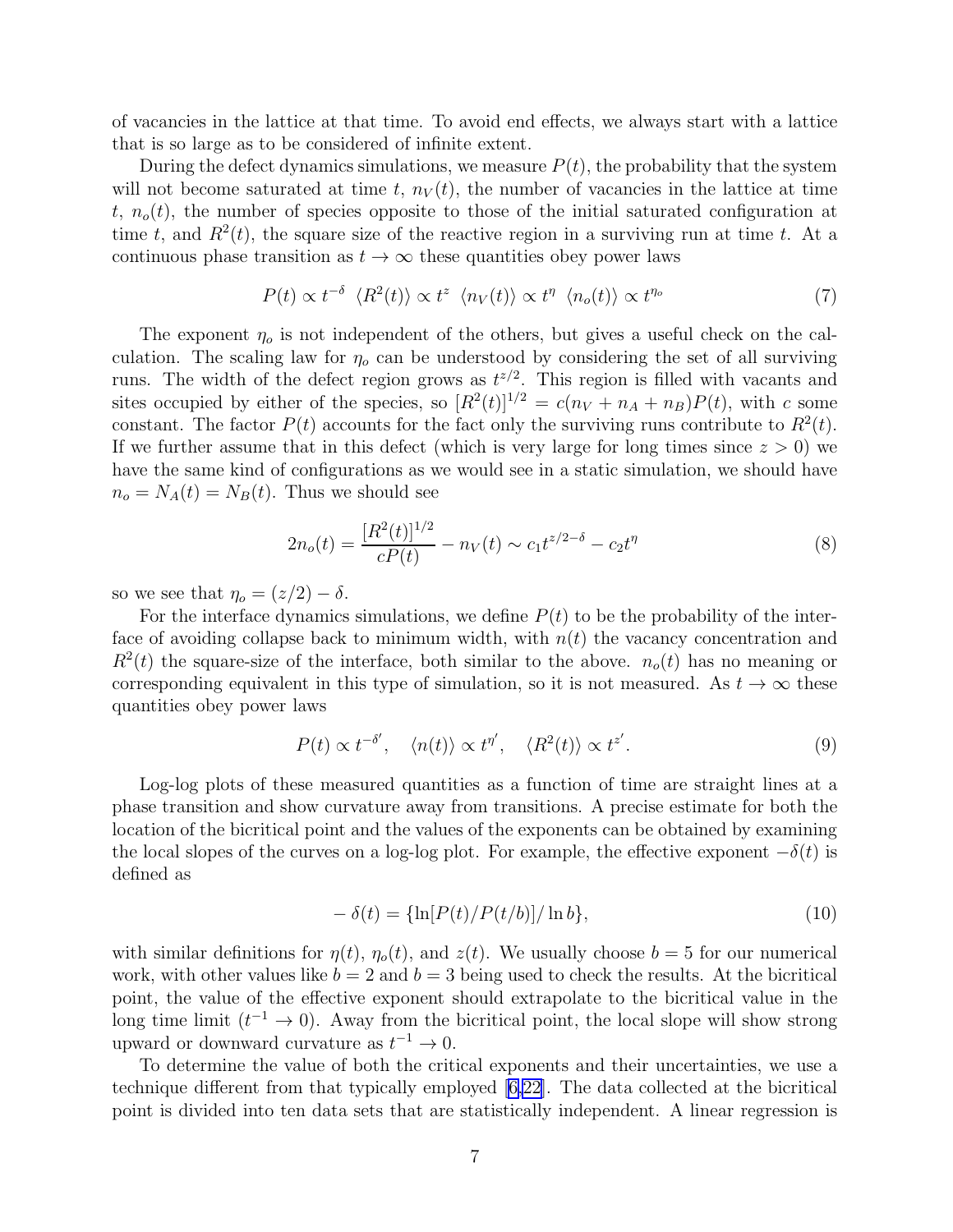then performed on each set, with the intercept the only pertinent quantity. The value for the exponent is then calculated as the simple mean of the ten intercepts, and the uncertainty is the standard error of the mean. All of the results quoted in this paper were obtained using this technique, which gives a more unbiased estimate of the uncertainty than previous methods which used the quality of the linear fit to the entire data set.

Figure [3](#page-14-0) shows the local slopes of the data for the defect dynamics simulations for  $p = 0.5$  and r near the bicritical value. The system started near an A saturated phase, but the symmetry of the model dictates that we could equally as well have started near a B saturated phase. This data was calculated from  $10^6$  independent runs of up to  $10^5$  time steps at each r value.

The analysis presented in Fig. [3](#page-14-0) gives a critical repulsion value of  $r_c = 0.7435(15)$ . We find values of  $\delta = 0.287(4)$ ,  $\eta = 0.003(4)$ ,  $\eta_o = 0.306(5)$ , and  $z = 1.146(8)$  for the critical exponents. From these values we determine the bicritical behavior falls in the BAWe universality class, for which [\[14\]](#page-10-0) the exponents are  $\delta = 0.285(2)$ ,  $\eta = 0.000(1)$ , and  $z =$ 1.141(2). The value of  $\eta_0$  does not agree very well with the scaling law  $\eta_0 = (z/2) - \delta$ derived above, but that is the result of the effect of the second term in Eq.([8](#page-7-0)), which acts as a large correction to the asymptotic time behavior. The agreement with the scaling law improveswhen the data for  $n_o$  is fit using the form ([8\)](#page-7-0) with the exponents z,  $\delta$  and  $\eta$  fixed and the coefficients  $c_1$  and  $c_2$  are fitted.

Figure [4](#page-15-0) shows the results from the interface dynamics simulations, for three values of r near  $r_c = 0.7435(15)$ . From  $10^7$  independent runs of up to  $10^5$  time steps we find values of  $\delta' = 0.700(10)$ ,  $\eta' = -0.404(9)$ , and  $z' = 1.153(6)$ . This type of simulation gives us information about the competition between the growth of the two saturated phases that is not gained in the defect dynamics type of simulations. First, notice that  $z'$ , the exponent governing the size of the interface, equals z. Also, although  $\delta'$  and  $\eta'$  have different values than their defect dynamics cousins, the sum  $(\delta' + \eta')$ , which controls the time evolution of the number of vacancies in just the surviving runs, is the same as  $(\delta + \eta)$  within statistical error. This indicates that the critical spreading of the defect is insensitive as to whether it is bordered on each side by the same saturated phase or by two different, though equivalent, saturated phases. The independent dynamical exponent  $\delta'$  measured here agrees with the value found in the three-species model[[12](#page-10-0),[13](#page-10-0)], suggesting that its value is universal.

#### V. SUMMARY

We have investigated the behavior of an interacting one-dimensional adsorption-limited monomer-monomer model. The like-neighbor repulsion in the model leads to the presence of a large reactive region and a bicritical point – inaccurately termed a tricritical point in Ref.[[17\]](#page-10-0) – where the first-order discontinuous transition between the two symmetric saturated phases meets the two continuous transitions from either saturated phase to the reactive phase. We have used two types of epidemic simulations to study the behavior of the system at the bicritical point. Using the defect dynamics simulations we determine the bicritical behavior falls in the BAWe universality class. With the interface dynamics we measure a new universal number  $\delta'$ , related to the probability that a minimum-width interface between the two saturated phases will avoid collapse back to its minimum size. It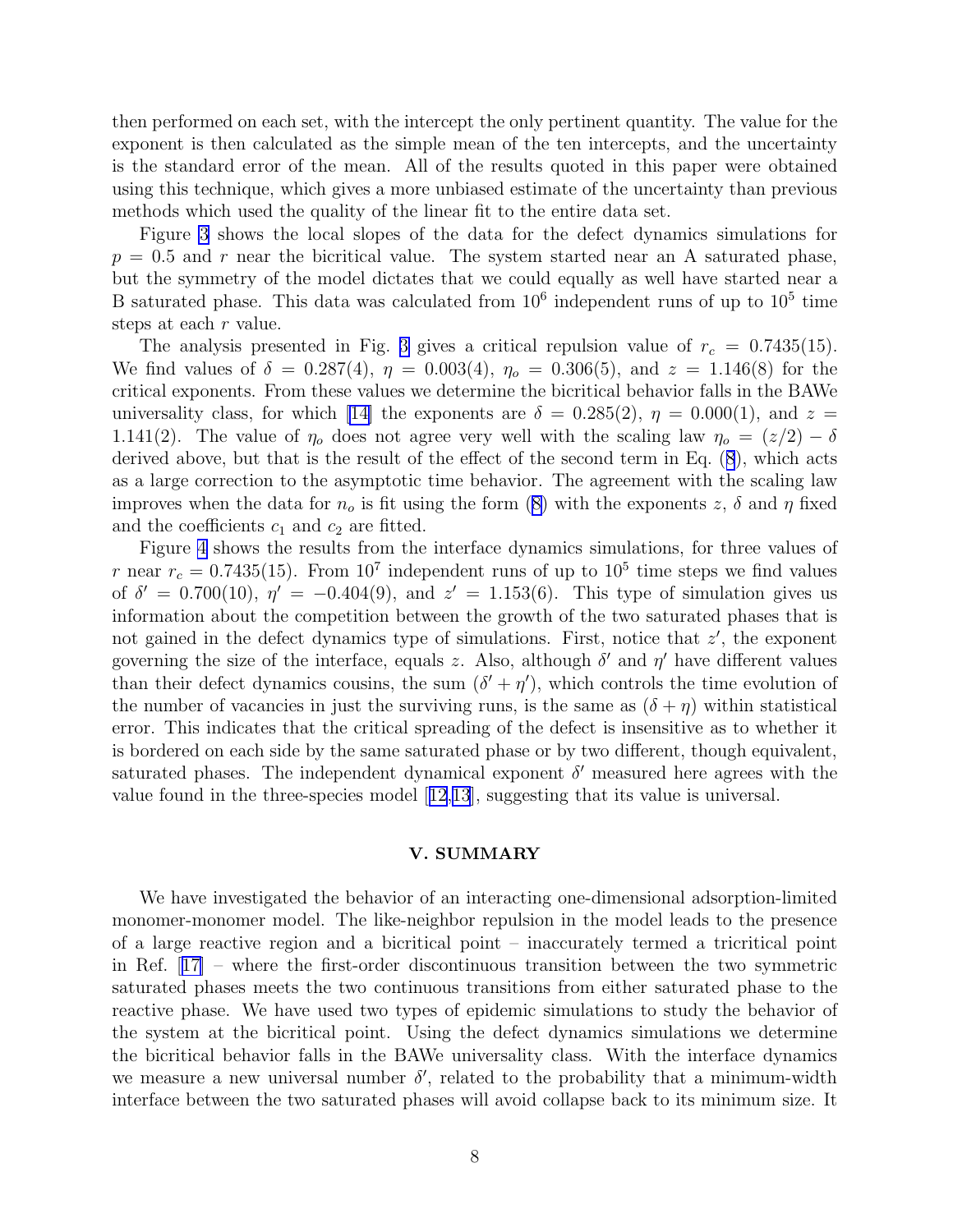would be interesting to measure the exponent  $\delta'$  for other models in which two symmetric adsorbing phases meet a reactive phase. In addition, by comparing the results from the two types of simulations we find that the time evolution of the number of vacancies in the lattice in the surviving runs is the same in both cases. This suggests that the critical spreading of a localized defect is insensitive to initial conditions, and the characteristic fluctuations in the domain walls behave differently than a defect in a homogeneous phase.

The failure of mean field theory to describe the qualitative features of the phase diagram, even when clusters of triples of sites were included, points to the importance of large domains of each species in the vicinity of the bicritical point. The large domains, which are clearly apparent in static Monte Carlo simulations, are the necessary background for the simplest dynamical variables needed to describe the bicritical point, namely, the domain walls. The random walks of these walls, coupled with the fact that their number is conserved modulo 2, are the crucial ingredients in the critical behavior at the bicritical point.

This work was supported by the National Science Foundation under Grant No. DMR– 9408634.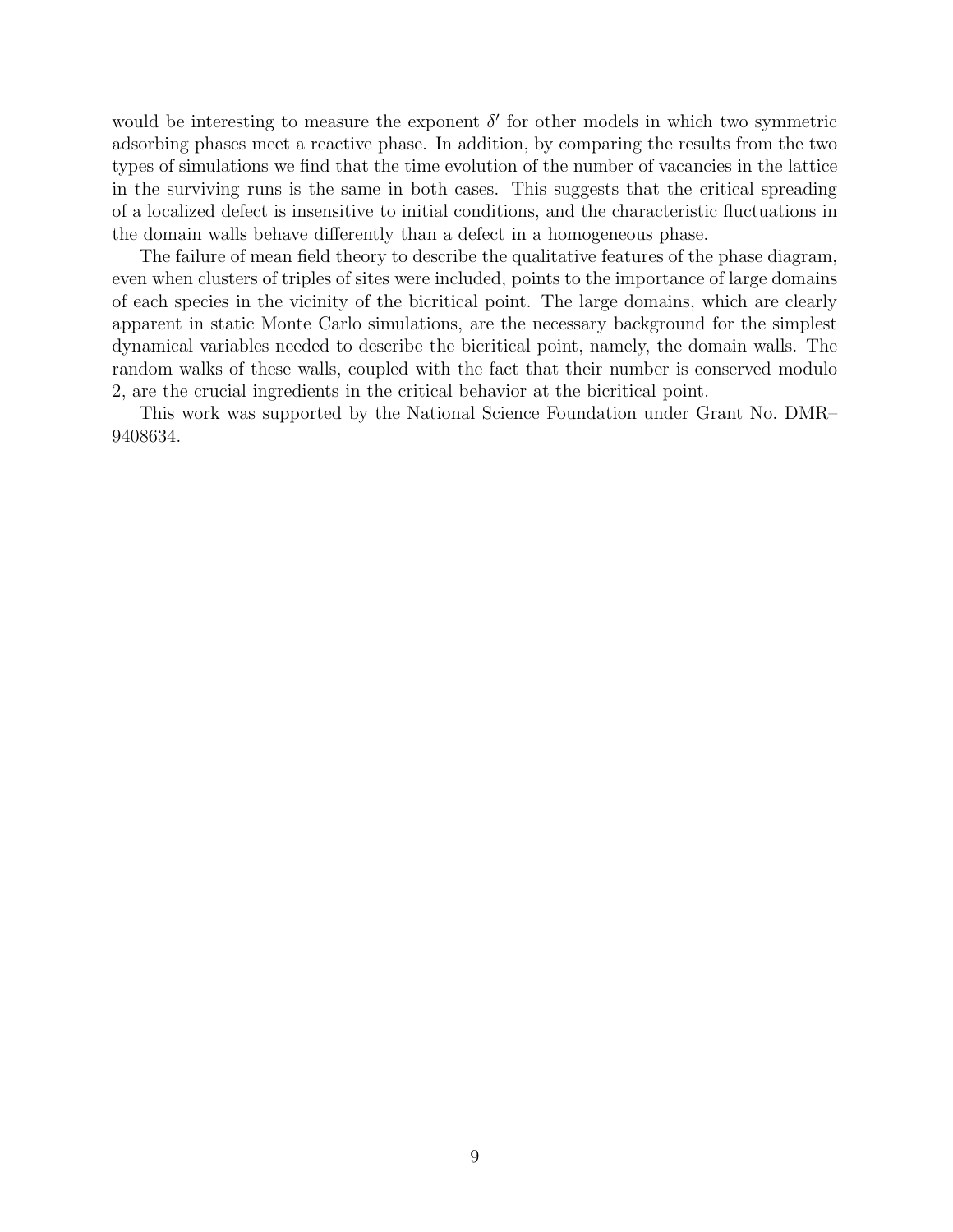## REFERENCES

- <span id="page-10-0"></span>[1] H. K. Janssen, Z. Phys. B 42, 151 (1981).
- [2] P. Grassberger, Z. Phys. B 47, 365 (1982).
- [3] T. E. Harris, Ann. Prob. 2, 969 (1974).
- [4] T. Aukrust, D. A. Browne, and I. Webman, Phys. Rev. A 41, 5294 (1990).
- [5] H. Takayasu and A. Yu. Tretyakov, Phys. Rev. Lett. 68, 3060 (1992).
- [6] I. Jensen, Phys. Rev. E 47, 1 (1993); J. Phys. A 26, 3921 (1993).
- [7] J. L. Cardy and R. L. Sugar, J. Phys. A 13, L423 (1980).
- [8] G. Grinstein, Z.-W. Lai, and D. A. Browne, Phys. Rev. A 40, 4820 (1989); I. Jensen, H. C. Fogedby, and R. Dickman, ibid. 41, 3411 (1990).
- [9] P. Grassberger, F. Krause, and T. von der Twer, J. Phys. A 17, L105 (1984); P. Grassberger, J. Phys. A 22, L1103 (1989).
- [10] N. Menyhárd, J. Phys. A  $27$ , 6139 (1994); N. Menyhárd and G. Odor, J. Phys. A  $28$ , 4505 (1995); N. Menyhárd and G. Odor, preprint (1996).
- [11] M. H. Kim, and H. Park, Phys. Rev. Lett. 73, 2579 (1994); H. Park, and H. Park, Physica A 221, 97 (1995); H. Park, M. H. Kim, and H. Park, Phys. Rev. E 52, 5664 (1995).
- [12] K. E. Bassler and D. A. Browne, Phys. Rev. Lett. 77, 4094 (1996).
- [13] K. E. Bassler and D. A. Browne, to be published in May 1 issue of Physical Review E.
- [14] I. Jensen, Phys. Rev. E 50, 3623 (1994).
- [15] J. Cardy and U. Taüber, has appeared in Phys. Rev. Lett. (1996).
- [16] M. E. Fisher and D. R. Nelson, Phys. Rev. Lett. 32, 1350 (1974).
- [17] J. Zhuo, S. Redner, and H. Park, J. Phys. A: Math. Gen. 26, 4197 (1993).
- [18] E. Wicke, P. Kumman, W. Keil, and J. Scheifler, Ber. Bunsenges. Phys. Chem. 4, 315 (1980); R. M. Ziff and K. A. Fitchthorn, Phys. Rev. B 34, 2038 (1986); K. A. Fitchthorn, E. Gulari, and R. M. Ziff, in: Catalysis 1987, ed. J. W. Ward, (Elsevier, 1987); D. ben-Avraham, D. B. Considine, P. Meakin, S. Redner, and H. Takayasu, J. Phys. A 23, 4297 (1990); D. B. Considine, H. Takayasu, and S. Redner, J. Phys. A 23, L1181 (1990); J. W. Evans and M. S. Miesch, Phys. Rev. Lett. 66, 833 (1991).
- [19] E. Clément, P. Leroux-Hugon, and L. M. Sander, Phys. Rev. Lett. **67**, 1661 (1991); P. L. Krapivsky, Phys. Rev. A 44, 1067 (1992); J. Phys. A 25, 5831 (1992); J. W. Evans and T. R. Ray, Phys. Rev. E 47, 1018 (1993); D. S. Sholl and R. T. Skodje, Phys. Rev. E 53, 335 (1996).
- [20] R. Dickman, Phys. Rev. A 34, 4626 (1986).
- [21] P. Grassberger, J. Phys. A 22, 3673 (1989); P. Grassberger and A. de la Torre, Ann. Phys. (New York) 122, 373 (1979).
- [22] P. Grassberger, J. Phys. A 22, 3673 (1989); P. Grassberger and A. de la Torre, Ann. Phys. (New York) 122, 373 (1979).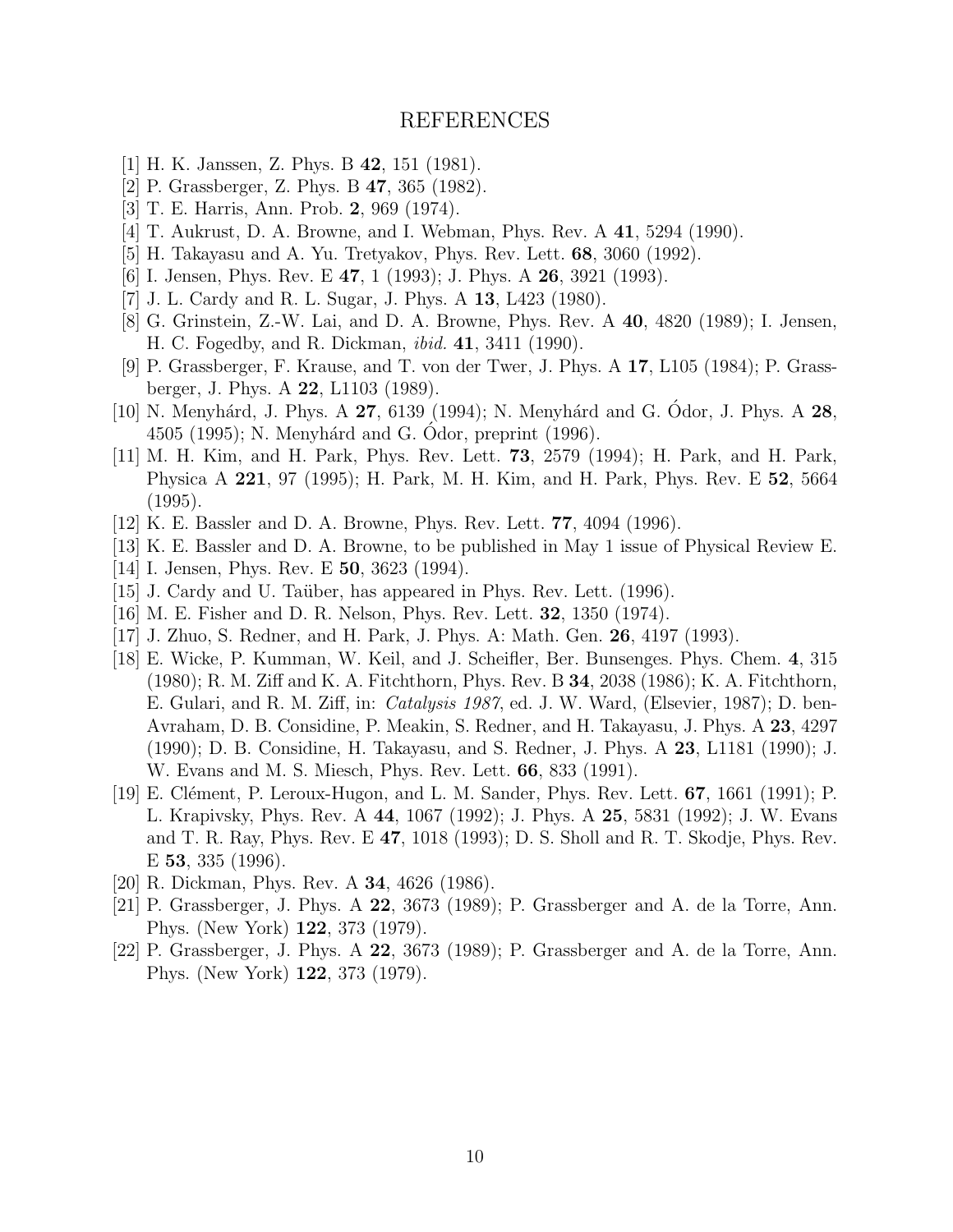<span id="page-11-0"></span>

| A adsorption          | Rate             | B adsorption          | Rate                                   |
|-----------------------|------------------|-----------------------|----------------------------------------|
| $VVV \rightarrow VAV$ | $\boldsymbol{p}$ | $VVV \rightarrow VBV$ | q                                      |
| $VVA \rightarrow VAA$ | p r              | $VVA \rightarrow VVV$ | q r                                    |
| $AVV \rightarrow AAV$ | p r              | $AVV \rightarrow VVV$ | q r                                    |
| $AVA \rightarrow AAA$ | p r              | $AVA \rightarrow AVV$ |                                        |
|                       |                  | $AVA \rightarrow VVA$ | $\frac{1}{2} q r$<br>$\frac{1}{2} q r$ |
| $VVB \rightarrow VVV$ | $\boldsymbol{p}$ | $VVB \rightarrow VBB$ | q r                                    |
| $BVV \to VVV$         | $\boldsymbol{p}$ | $BVV \rightarrow BBV$ | q r                                    |
| $BVB \rightarrow BVV$ | $rac{1}{2}p r$   | $BVB \rightarrow BBB$ | q r                                    |
| $BVB \rightarrow VVB$ | $\frac{1}{2}p r$ |                       |                                        |
| $AVB \rightarrow AVV$ | p r              | $AVB \rightarrow VVB$ | q r                                    |
| $BVA \rightarrow VVA$ | p r              | $BVA \rightarrow BVV$ | q r                                    |

TABLES

TABLE I. Rates for all allowed kinetic processes. The adsorption is attempted on the middle site in each case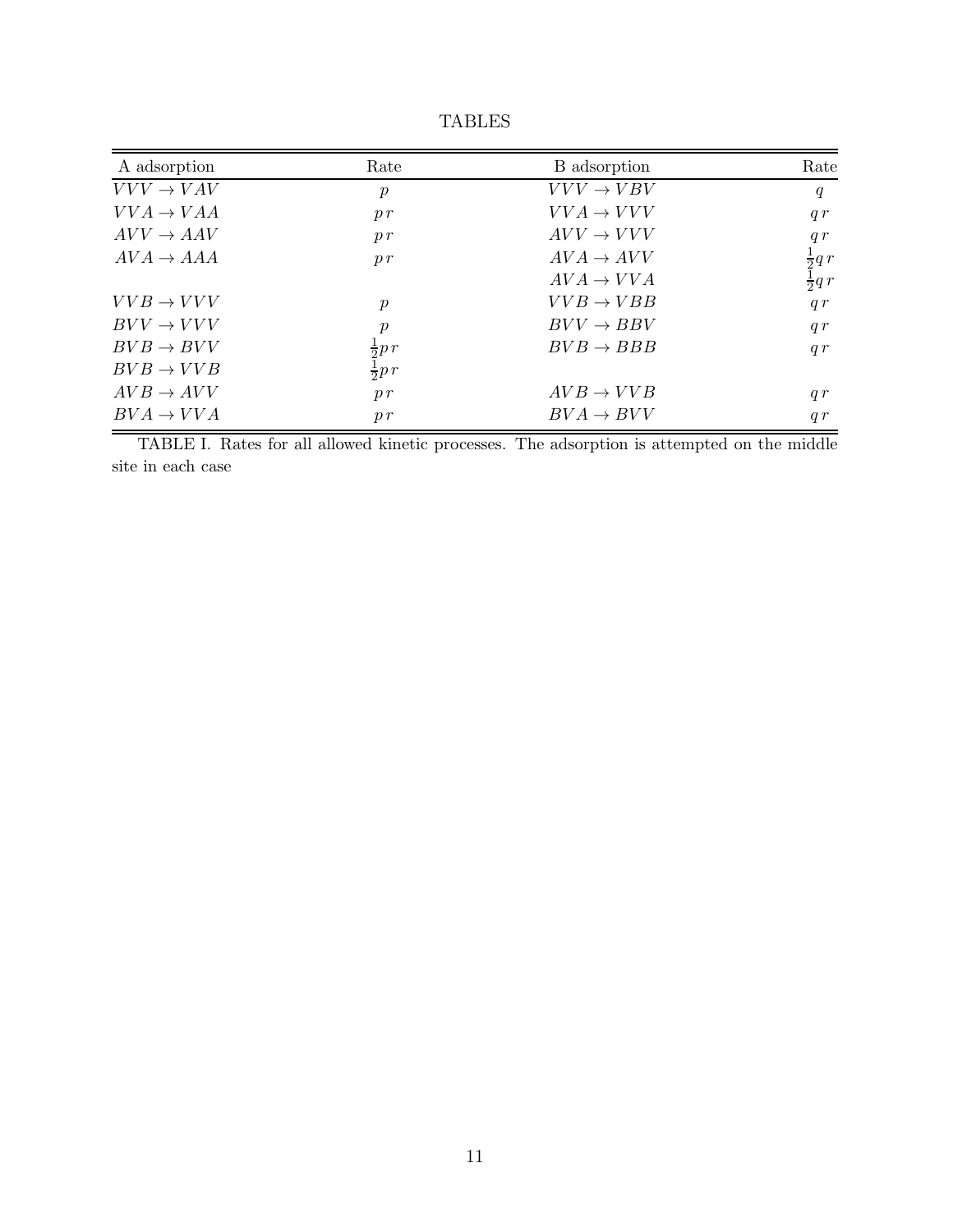### FIGURES

<span id="page-12-0"></span>

FIG. 1. Phase diagram determined by Monte Carlo simulation for the interacting monomer-monomer model. The continuous transitions from either of the saturated phases (A and B) to the reactive phase are shown as solid lines, while the transition between the two saturated phases (dot-dash line) is first-order. The three phases coexist at a bicritical point at  $(r_c, p_c) = (0.7435, 0.5)$ , which is shown as a heavy dot.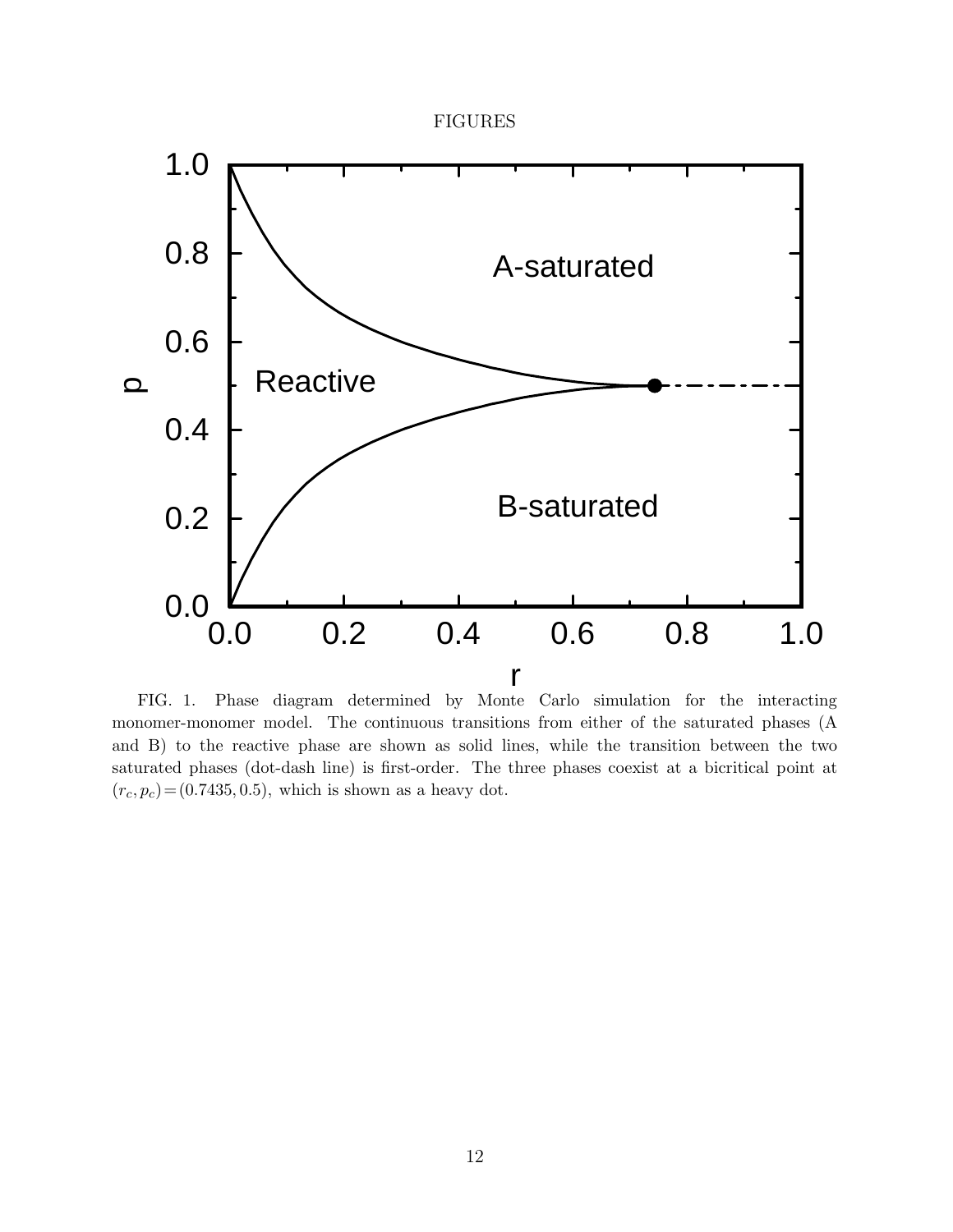<span id="page-13-0"></span>

FIG. 2. Phase boundary between the A-saturated and reactive phases in the site approximation (solid line) and pair approximation (dashed line). The triple approximation is indistinguishable from the pair approximation on this figure.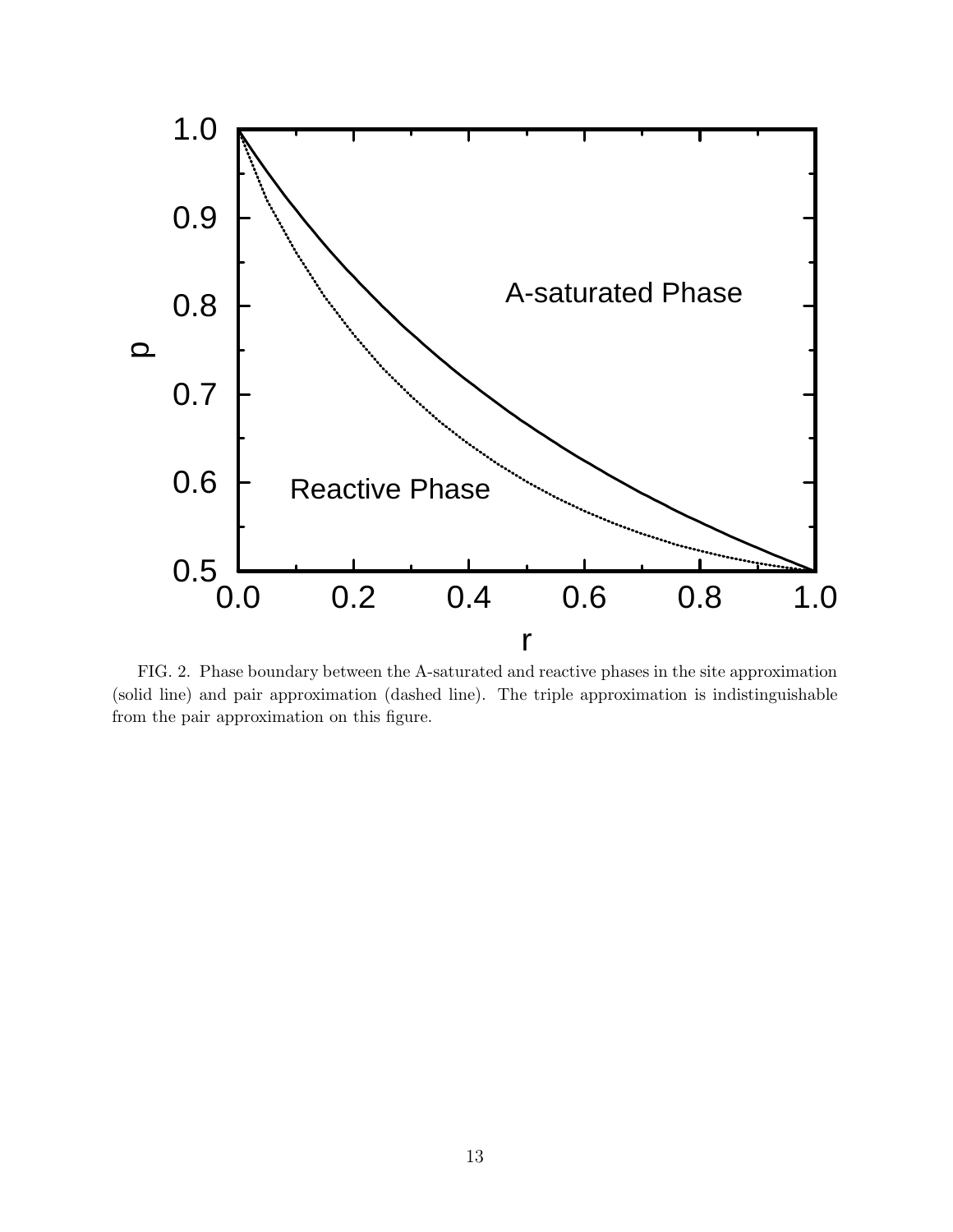<span id="page-14-0"></span>

FIG. 3. Effective exponents for the bicritical defect dynamics. The three curves correspond to three values of r near the bicritical point. From top to bottom they are  $r = 0.7420, 0.7435, 0.7450$ , with the middle curves corresponding to the bicritical values.